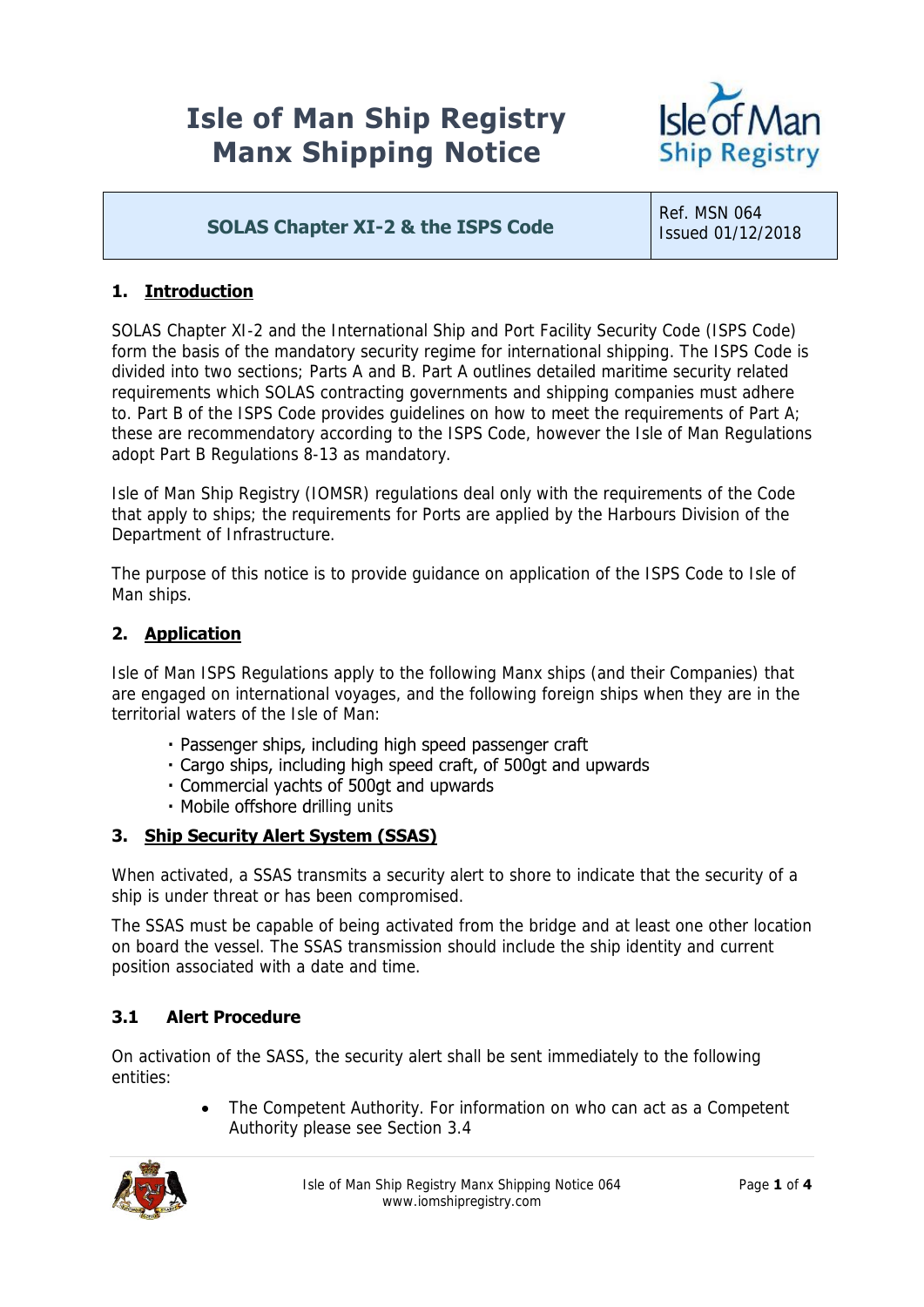## HM Coastguard's National Maritime Operations Centre (NMOC)

IOMSR

Upon receipt of the alert, the Competent Authority shall contact the ship by agreed, covert means to validate the status of the security alert.

The Competent Authority shall telephone NMOC within 15 minutes to confirm or cancel the security alert.

If NMOC hears nothing from the Competent Authority within 15 minutes, NMOC telephones the IOMSR who will attempt to contact the Competent Authority.

Contact details for NMOC and IOMSR can be found in Annex A.

## **3.2 Ship Security Alert System Specifications / Performance Standards**

The requirement for a SSAS may be complied with by using a radio installation fitted in compliance with SOLAS IV (GDMSS) provided that it meets the requirements set out in SOLAS XI-2, Regulation 6.

The SSAS shall conform to performance standards not inferior to those in IMO Resolution [MSC.147\(77\),](http://www.imo.org/en/OurWork/Security/Guide_to_Maritime_Security/Guidance/Documents/MSC.147(77).pdf) as amended.

## **3.3 Testing**

The SSAS should be tested routinely at least on an annual basis.

It is recommend that SSAS test alerts are sent only to the Competent Authority. Any test alerts should clearly state 'TEST' where possible. If this is not possible, NMOC and IOMSR should be contacted by telephone/email to give advance notice of the intended test.

#### **3.4 Competent Authority**

Every ship must have a Competent Authority ashore who receives ship to shore security alerts transmitted by the SSAS. IOMSR defines a Competent Authority as any Company which has submitted a [Competent Authority Form](https://www.iomshipregistry.com/media/1918/s016-competent-authority-form-07.pdf) (CAF) to IOMSR and been issued with an approval letter in response.

In order to grant an approval, IOMSR must be satisfied that the Competent Authority has:

- a) 24 hour monitoring for SASS alerts; and
- b) Procedures/systems in place to co-ordinate roles in the event of an alert.

#### **4 Ship Security Plans**

#### **4.1 Approval Process**

All Ship Security Plans (SSP) shall be approved by IOMSR and this function is not delegated to ROs. SSPs may be received by IOMSR either in hard copy or via email and should be accompanied by the Ship Security Assessment which forms the basis of the SSP.

Once the SSP has been reviewed and found acceptable, the approval page will be returned with an 'Approved' stamp on the front page and signed by an appropriate IOMSR officer. This is the only evidence required to be on board the vessel that demonstrates the SSP has been approved. Previously issued approval SSP certificates are no longer required.

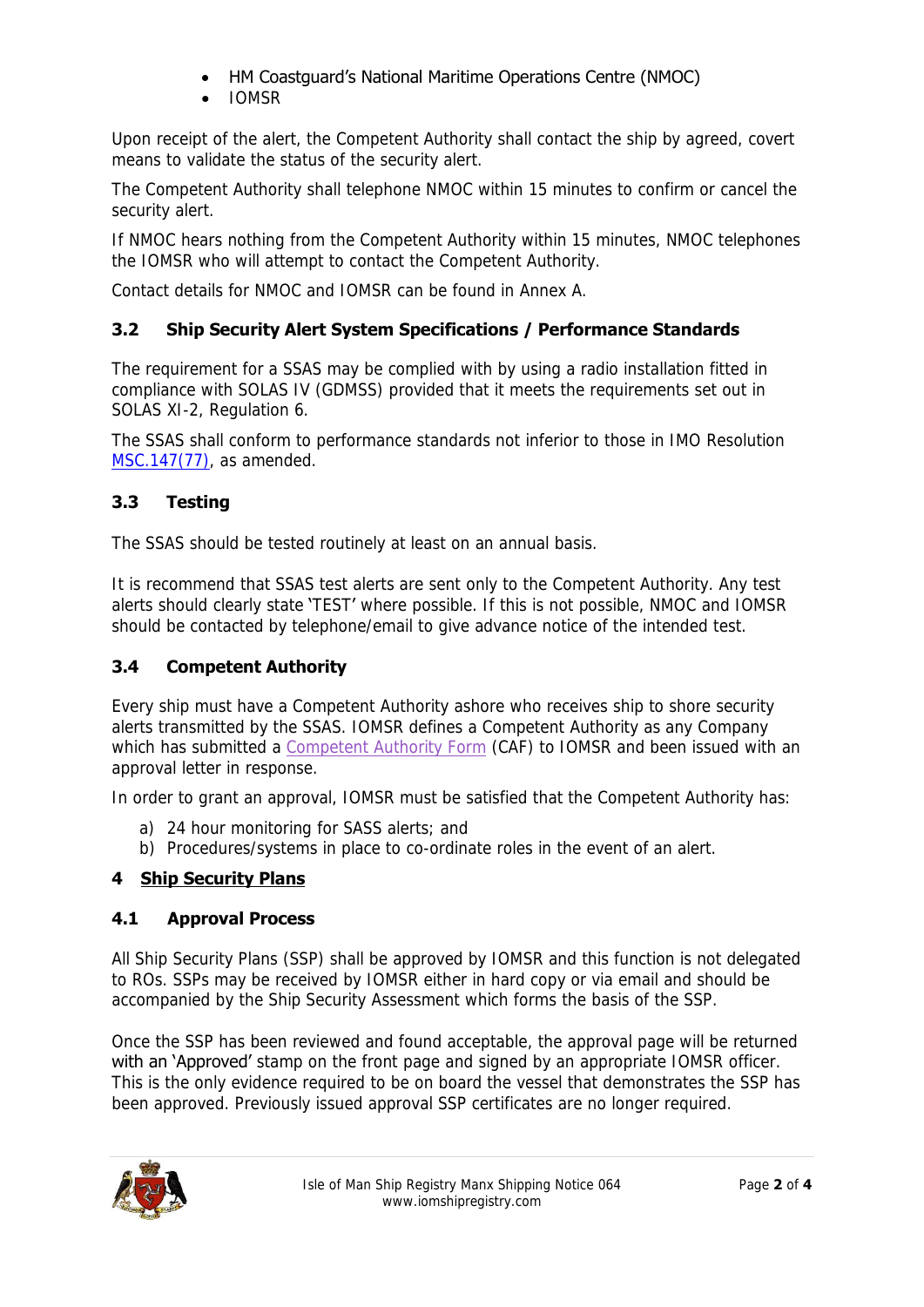If the ship's RO are attending a ship to carry out an interim ISPS audit on behalf of IOMSR then the SSP must have been submitted to IOMSR prior to the audit being carried out. Once the SSP has been received we will advise the RO surveyor that the SSP is under review, as is required by the ISPS Code.

## **4.2 Amendments**

The ISPS Code requires that all amendments to the SSP be approved by the Administration. The IOMSR interprets 'amendments' to mean material changes to the plan and the procedures contained within. Updates of contact details and minor revisions for the correction of spelling mistakes or similar need not be submitted, but the SSP's amendment page will be stamped to state the amendments have been approved when an IOMSR surveyor next attends for an ISPS audit or General Inspection.

If the circumstances under which the Ship Security Assessment (SSA) was made have changed (for instance type of cargo, trade area, significant changes in the nationality of the crew, relevant modifications to the vessel, etc.), the vessel should be re-assessed. The revised SSP should be resubmitted for approval.

## **5 Setting of Security Levels and Provision of Security Advice**

The setting of security levels, provision of security related advice and activity must be read as a reference to the United Kingdom Department of Transport. Although this function is delegated, IOMSR will communicate any such information to Company Security Officers via our Security Notices. Security Notices are sent directly to CSOs and are not published on our website.

## **6 Documents referred to in this MSN**

SOLAS Chapter XI-1 SOLAS Chapter XI-2 SOLAS Chapter VI MSC.147(77) – Performance Standards for Ship Security Alert Systems International Ship and Port Facility Security Code Merchant Shipping (ISPS Code) Regulations 2018 (SD No 2018/0278)

Please note - The Isle of Man Ship Registry cannot give legal advice. Where this document provides guidance on the law it should not be regarded as definitive. The way the law applies to any particular case can vary according to circumstances - for example, from ship to ship. You should consider seeking independent legal advice if you are unsure of your own legal position.